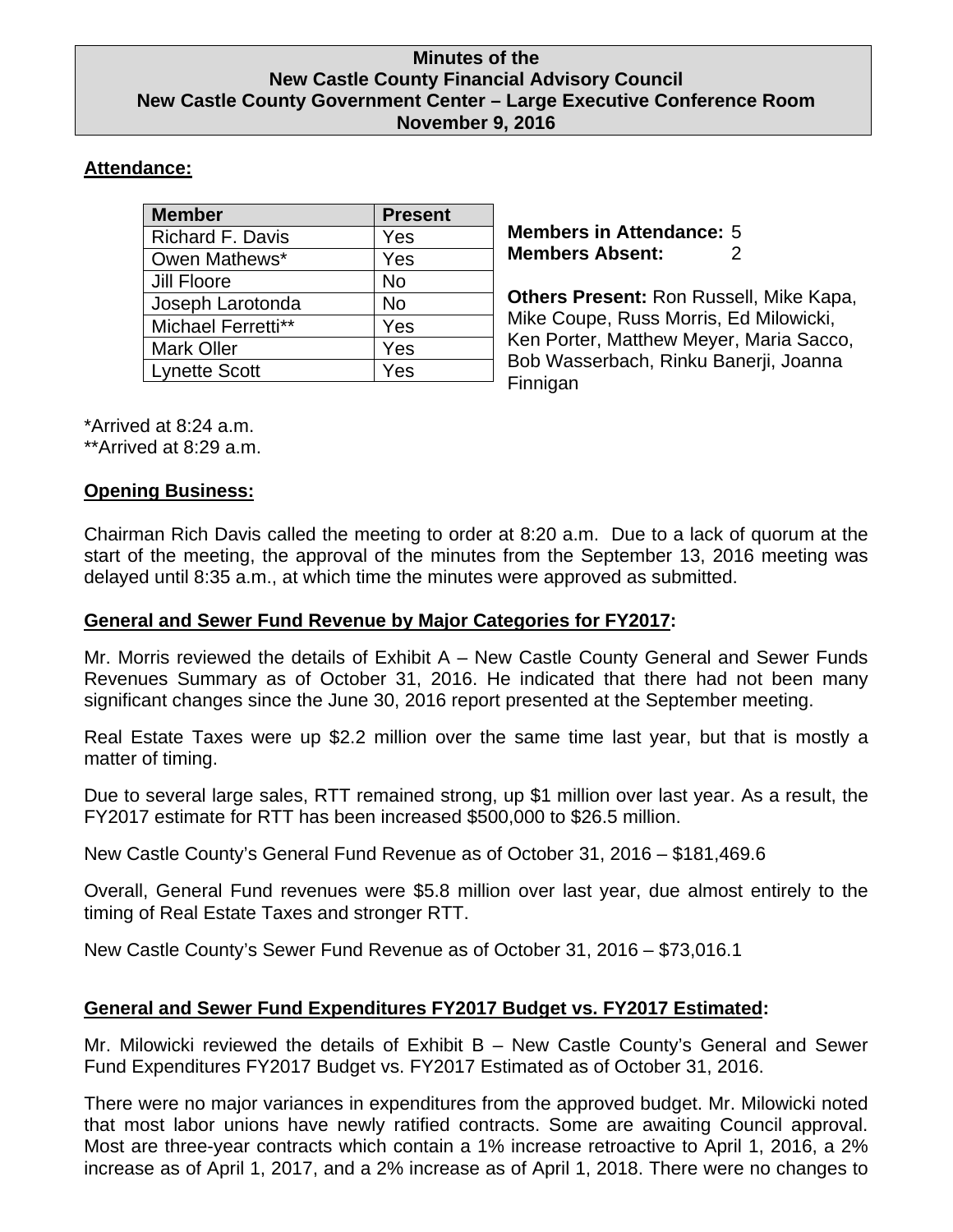healthcare coverage. Depending on how the retroactive payments made this year affect the budget, we may need to go to Council in the last quarter of the year to request an increase in Salaries & Wages line in both the General and Sewer Funds.

Mr. Milowicki noted that we are in the process of wrapping up negotiations with the City of Wilmington for our waste water treatment costs. Currently, last year's budget for Communications and Utilities was rolled over for FY2017. Depending on the outcome of the negotiations, budgetary action might be needed to cover an increase in that line item, or there may be some savings to report in that line item.

Mr. Coupe mentioned that the last debt issue occurred in 2014. Normally, bond sales occur every other year, so the next bond sale would take place in February or March 2017. New rates are not estimated because proposed rate changes are short-term.

Mr. Milowicki noted any debt issue occurring in January or February would not require payment until FY2018, so it would not affect the FY2017 budget. Also, there may be an opportunity for savings through refinancing.

### **General and Sewer Fund Cash Flow Projections (Checkbook):**

Mr. Milowicki reviewed the General and Sewer Fund Cash Flow Projections as of September 30, 2016 (Exhibit C). This is a four-year financial model for Fiscal Years 2017 through 2020. The projections assume no property tax or fee increases, and no State action. Mr. Milowicki noted that State Legislation was passed in the last General Assembly that a committee would be created in January to look at the relationship between the State and the Counties regarding services and revenues. The status of the transfer tax and the profitable row offices might be considered.

In the General Fund, with no tax or fee increases, and no State action, the Available Financial Reserve (Tax Stabilization Reserve or TSR) would be drawn down to fund the FY2018, FY2019, and FY2020 budgets. During that same period, the Rainy Day Reserve Fund would increase by \$500,000 each year. At the end of FY2020, the TSR would be at \$3.2 million, and the Rainy Day Reserve Fund would be at \$37.5 million, for a total in Reserves of \$40.7 million.

The projections include the rates established by all of the newly negotiated contracts.

In the Sewer Fund, with no tax or fee increases, and no State action, the Available Financial Reserve (Tax Stabilization Reserve or TSR) would be drawn down to fund the FY2018, FY2019, and FY2020 budgets. During that same period, the Rainy Day Reserve Fund would increase by \$300,000 each year. At the end of FY2020, the TSR would be at \$3.5 million, and the Rainy Day Reserve Fund would be at \$16.1 million, for a total in Sewer Fund Reserves of \$19.6 million.

#### **Other Business:**

The NCCFAC members in attendance signed the Memo to Executive, Council and CFO signifying the information reviewed at this meeting.